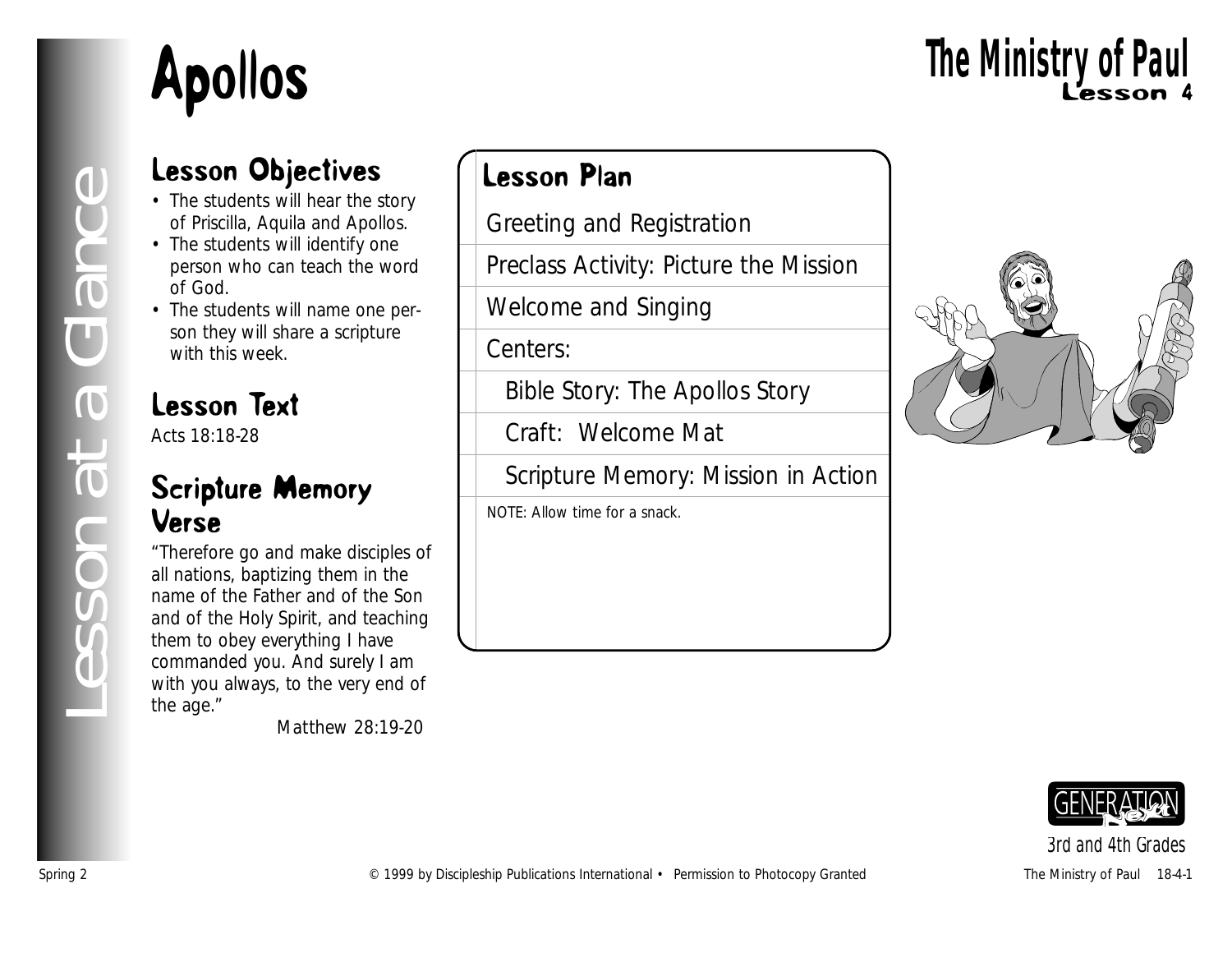## Apollos The Ministry of Paul

### Picture the Mission **Physical Properties Ministry of Paul Picture the Mission 4**<br>Picture the Mission

The students will preview this week's Bible Story as they make story pictures.

#### **Materials**

*For each student:*

• pencil

**R**

**E**

**•**

**C**

**L**

**A**

**S**

- markers and crayons
- scissors
- 1 envelope

*Reproducible Pages:*

• Page A, 1 copy for each student

#### Preparation

Complete the activity on your copy of Reproducible Page A.



Priscilla and Aquila invited Apollos into their their their their their their their their their their their their their their their their their their their their their their their their their their their their their their

- 1. Greet the students as they arrive. Tell them that in today's lesson they will be learning more about Paul's missionary journeys and how a man named Apollos became a disciple. Show the students your sample. Tell the students they will make a set of story pictures to use during today's Bible Story.
- 2. Distribute the copies of Reproducible Page A, pencils, scissors, envelopes and markers. After the students have colored the pictures, have them cut the pictures out and place them in their envelopes. Make sure they label their envelopes with their names.
- 3. Collect the labeled envelopes and give them to the Bible Story teacher.
- 4. Circulate among the students to offer help and encouragement.
- 5. For the students who finish early, have them make an extra set of pictures for students who arrive late.

#### Teacher Tips

• If you have a large class, arrange the envelopes in alphabetical or numerical (registration) order before giving them to the Bible Story teacher.





*3rd and 4th Grades*



home.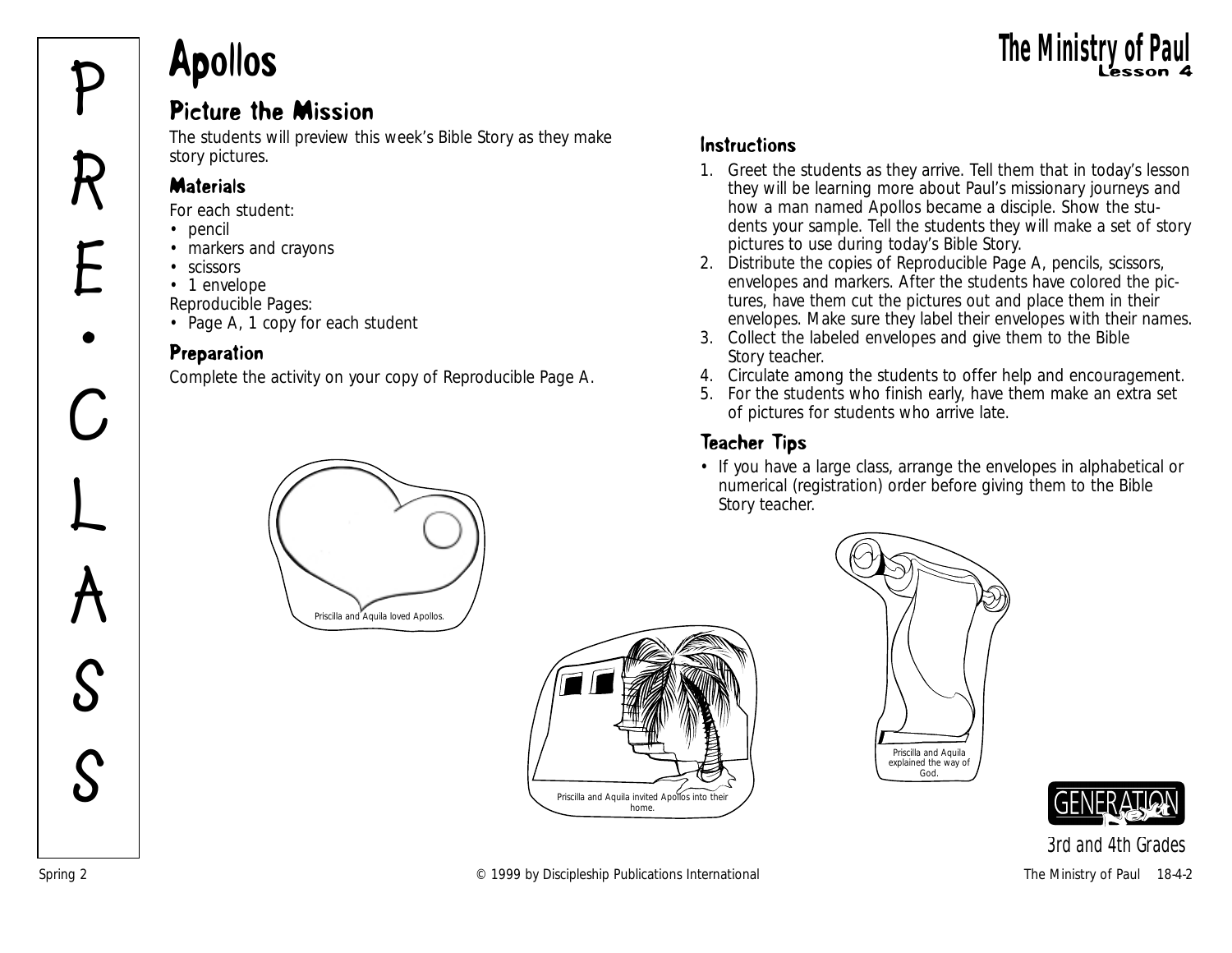

## Apollos The Ministry of Paul

#### The Apollos Story

The students will learn about Priscilla and Aquila and how they opened up their home to Apollos.

#### **Materials**

*For each student:*

• story pictures from Preclass Activity *For the teacher:*

- robe or bed sheet
- headpiece

• small American flag

#### Preparation

- 1. Practice telling this story with emphasis and enthusiasm.
- 2. Prepare to dress in the character of Apollos, using a robe or sheet and headpiece.

#### Introducing the Bible Story

Open your Bible to Acts 18:18-28. Explain to the students that they will be learning about how some friends of Paul, named Priscilla and Aquila, taught the truth about Jesus to Apollos.

Stand up in front of the students and place the flag in front of you. Tell them that you are going to teach them the "Pledge of Allegiance." (See special Teacher Tip.)

*Boys and girls, I want to teach you the Pledge of Allegiance. It is a very important thing for you to know and remember because it reminds us of our country. I say this pledge every time I stand before the flag. Listen carefully while I teach it to you.*

"*I pledge allegiance to the flag of the United States of America, and to the Republic for which it stands."*

*This is the Pledge of Allegiance. Who would like to say it with me?*  Wait to see if the students respond. The students should object that it is incomplete. Ask the students to explain. Ask for volunteers to come up and say the entire Pledge to you. Thank them for explaining the Pledge of Allegiance more adequately. Explain that in today's story, Priscilla and Aquila heard Apollos teaching the gospel of Jesus, but he was missing some important parts, and so they taught him the way of God more adequately—just as the students taught you today.

Hand out the envelopes they prepared in Preclass Activity. Lead

the students in looking at the pictures in their envelopes and reading the text on each one. Explain that during the story, they will hold up the different pictures as they correspond to the different points in the story. Encourage them to listen carefully so that they will know when to hold up each one.

#### Presenting: "The Apollos Story"

*Hello, boys and girls. My name is Apollos and I want to tell you the story of how I learned the truth about Jesus Christ. It happened in the city of Ephesus.*

*Before I arrived in Ephesus, Paul had been there with some disciples including a couple named Priscilla and Aquila.* (Have the students hold up picture of Priscilla and Aquila). *Paul went to the synagogue and had discussions with the Jews. Apparently, he made a strong impression on them because they asked him to stay for a few days. Paul said he couldn't stay but would come back and see them if it was God's will for him to do so. Paul left Ephesus and continued on his mission journey. He arrived at Caesarea, then Antioch, and then went on to several other places, encouraging the believers and helping them to grow in the Lord.*

*In the meantime, I came to Ephesus from Alexandria, which is in Egypt. In Alexandria I taught people about Jesus with great passion and zeal. I had studied the scriptures and taught people very carefully about Jesus. But there was a problem with my message—and I did not even know it.*

*When I arrived in the city of Ephesus, I went to the synagogue (just as Paul had done) and spoke boldly about Jesus. Priscilla and Aquila were there and they heard me preaching. They could see that I was enthusiastic about God and that I knew the Bible quite well. They approached me and invited me into their home.* (Have the students hold up the picture of Priscilla and Aquila's home.)

*I was happy to be invited to their home. We talked about Jesus and the good news of salvation. Priscilla and Aquila explained some things that I had never been taught about Jesus. They used the*

*Scripture to teach me the way of God more adequately.* (Have the students hold up the picture of the Scripture.) *You see, I had only heard about the baptism of John the Baptist. I had never been taught about the way of*

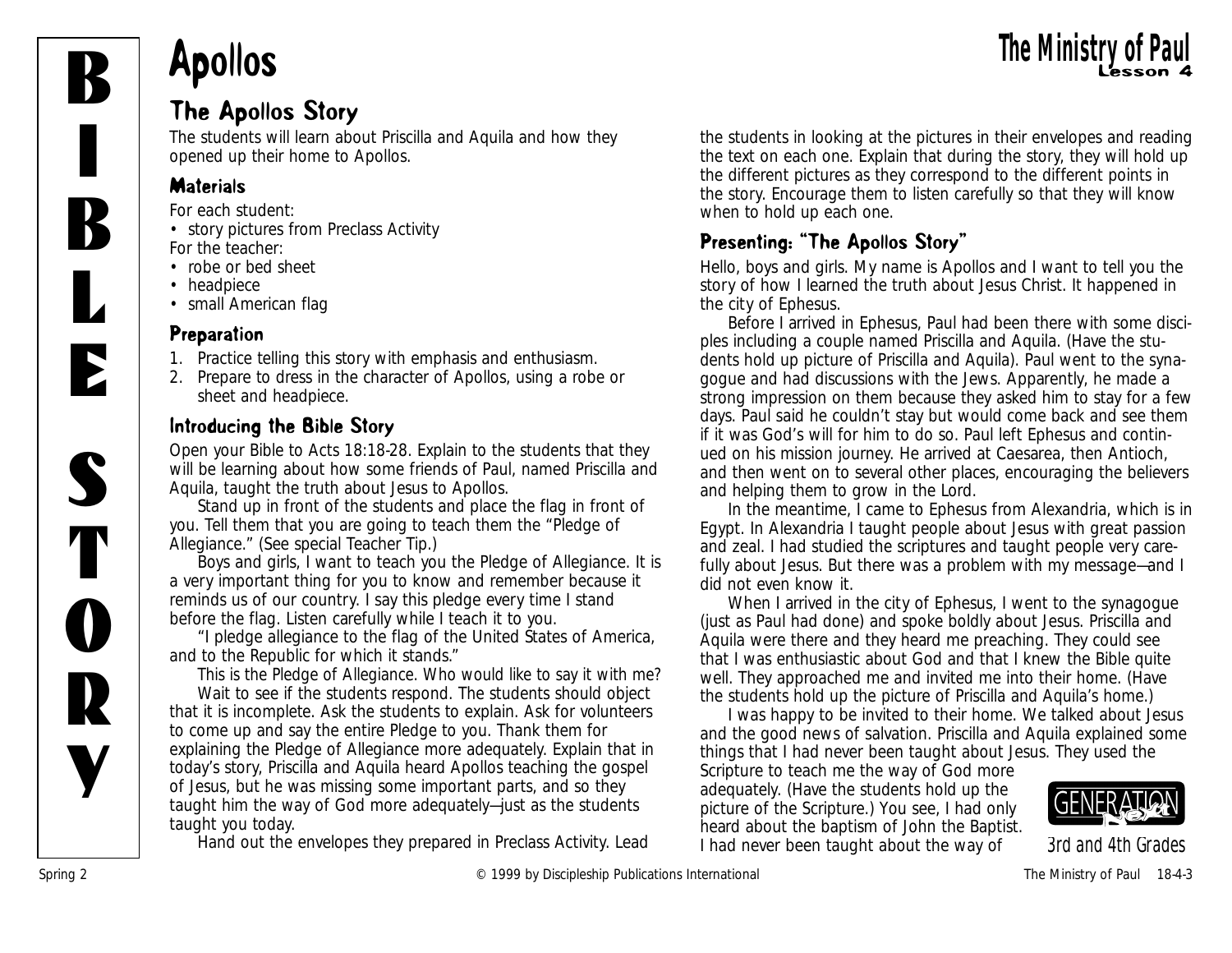#### Apollos The Ministry of Paul **B** The Ministry of Paul

*God through baptism into Jesus' death, burial and resurrection. I was so thankful that they taught me the truth.*

*Do you realize that Priscilla and Aquila really loved me?* (Have the students hold up the picture of the heart.) *Why else would they invite a well-known preacher like me into their home to help me? I already thought my teaching was right, but they knew I needed to know more about Jesus.*

*With my new and exciting message, I began to go and preach and teach and help the church grow. When I told the brothers that I wanted to go to Achaia, the brothers in Ephesus encouraged me. They even wrote to the disciples in the church there telling them to welcome me.* (Have the students hold up the picture of an open hand.) *Indeed, the church did welcome me and in return, God used me to strengthen the church. I will never forget what Priscilla and Aquila did for me.*

#### Sharing with Others

Explain to the students that Apollos was known as a great preacher. He was a respected and knowledgeable teacher of the Scripture—but he did not know everything that he needed to know to be a disciple! When Priscilla and Aquila heard him, they realized that even though he was a great speaker, he still needed to learn about the baptism of Jesus. Tell the students that there are lots of people today like Apollos who love and teach about Jesus, but who still do not know everything they need to know to be a disciple of Jesus. Help the students to see that disciples should not look down on someone because they don't know something, but should love them enough to teach them the whole truth, just as Priscilla and Aquila did.

Ask the students if they know someone who likes to talk about God but does not know the message of Jesus completely. Encourage the students to pray for that person and invite them to come to church and Bible class. Close with a prayer thanking God for Apollos' example of being willing to be taught more about Jesus.

#### Teacher Tips

• Ask a brother with training in theater or drama to present this story.

#### Special Teacher Tip for Children's Ministries Outside the United States

• Replace the "Pledge of Allegiance" used in introducing the Bible Story section of this activity with a pledge or similar statement that is familiar to all school-age children in your country.



Priscilla and Aquila loved Apollos.



Spring 2 Contract Contract Contract Contract Contract Contract Contract Contract Contract Contract Contract Contract Contract Contract Contract Contract Contract Contract Contract Contract Contract Contract Contract Contra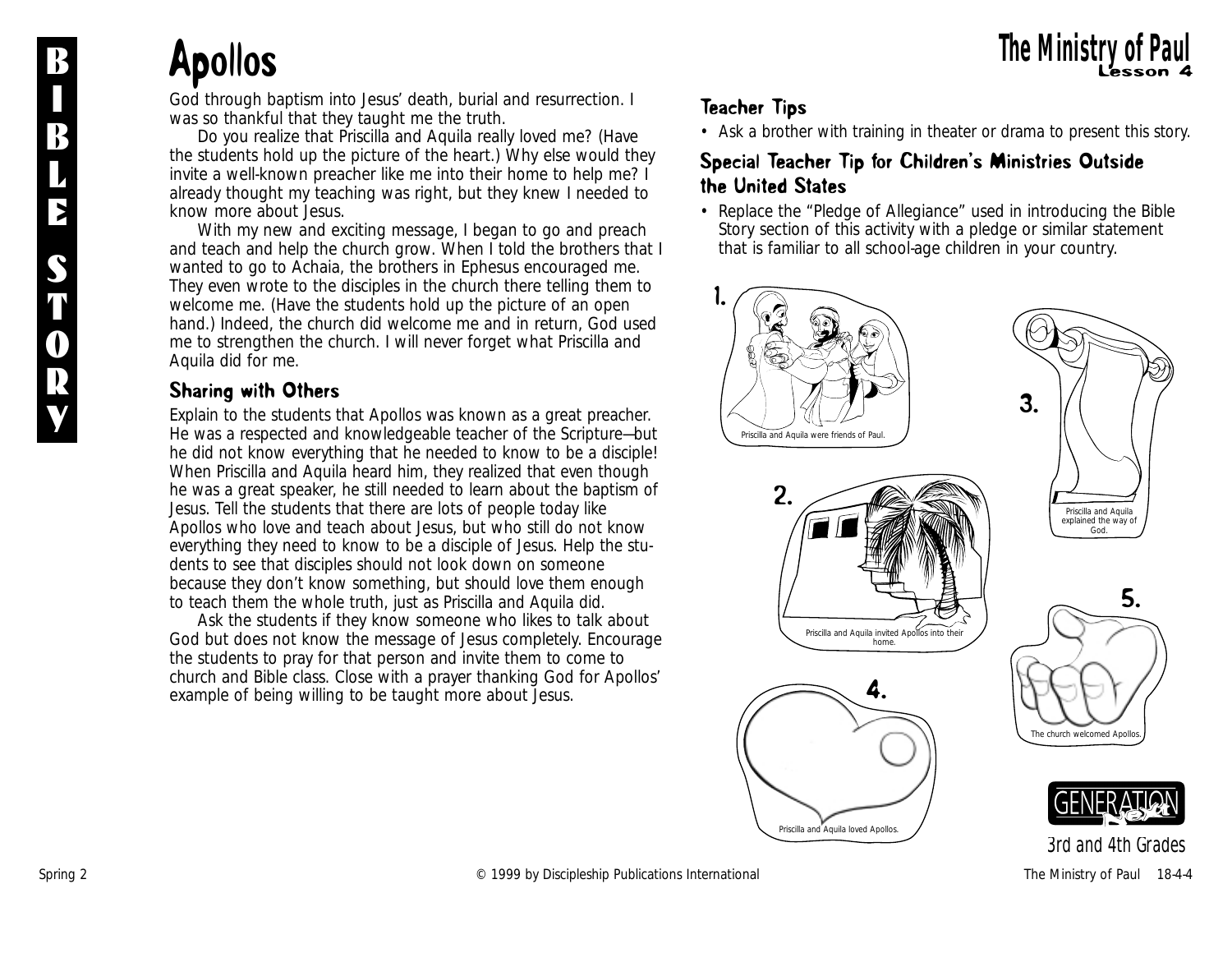## Apollos The Ministry of Paul

#### Welcome Mat

The students will weave welcome mats reminding them of Priscilla and Aquila welcoming Apollos into their home.

#### **Materials**

*For each student:*

- colored foam, approximately 4" x 17"
- marker

*For the teacher:*

- scissors
- masking tape

*Reproducible Pages:* 

• Page B, 1 copy for every 4 students

#### Preparation

- 1. Cut out the welcome signs from the copies of Reproducible Page B.
- 2. Prepare the foam for each student as follows:
	- A. Cut a 4" x 10" piece of foam for each student.
	- B. Cut three 8" lines, each one inch apart, making the foam mat. Make sure you leave a one-inch border. See Figure A.
	- C. Cut seven 1" x 4" foam strips for each student.
- 3. Make a sample of the craft to show the student.

#### **Instructions**

F

T

C

R

A

- 1. Introduce today's activity: *In today's lesson you will be learning how Priscilla and Aquila's friendship and hospitality helped Apollos become a Christian. Friendship is important in helping people see God. You will be making a welcome mat today to remind you to always welcome people into your home and to be great friends to them.*
- 2. Distribute the foam mats to the students. Let each student choose eight foam strips.
- 3. Instruct them to weave their mats as follows:
	- A. Have them weave the first strip under, over, under, etc.
	- B. Then have them weave the second strip over, under, over, etc. See Figure B.
	- C. Have the students weave the remaining strips through the slits.

**The Ministry of Pa** 

- D. Distribute the masking tape, and have the students tape all four sides on the backs of their mats. See Figure C.
- 4. Distribute the welcome signs and glue sticks. Have the students write their last names on the signs. Have the students glue the welcome signs to the foam mats. See Figure D.

#### Conclusion

Close with a prayer for the students to be warm and inviting to their friends who may not know about God.

#### Teacher Tips

• To cut the slits in the foam mat easily, draw the lines first, and then fold the foam in half to cut the slits.



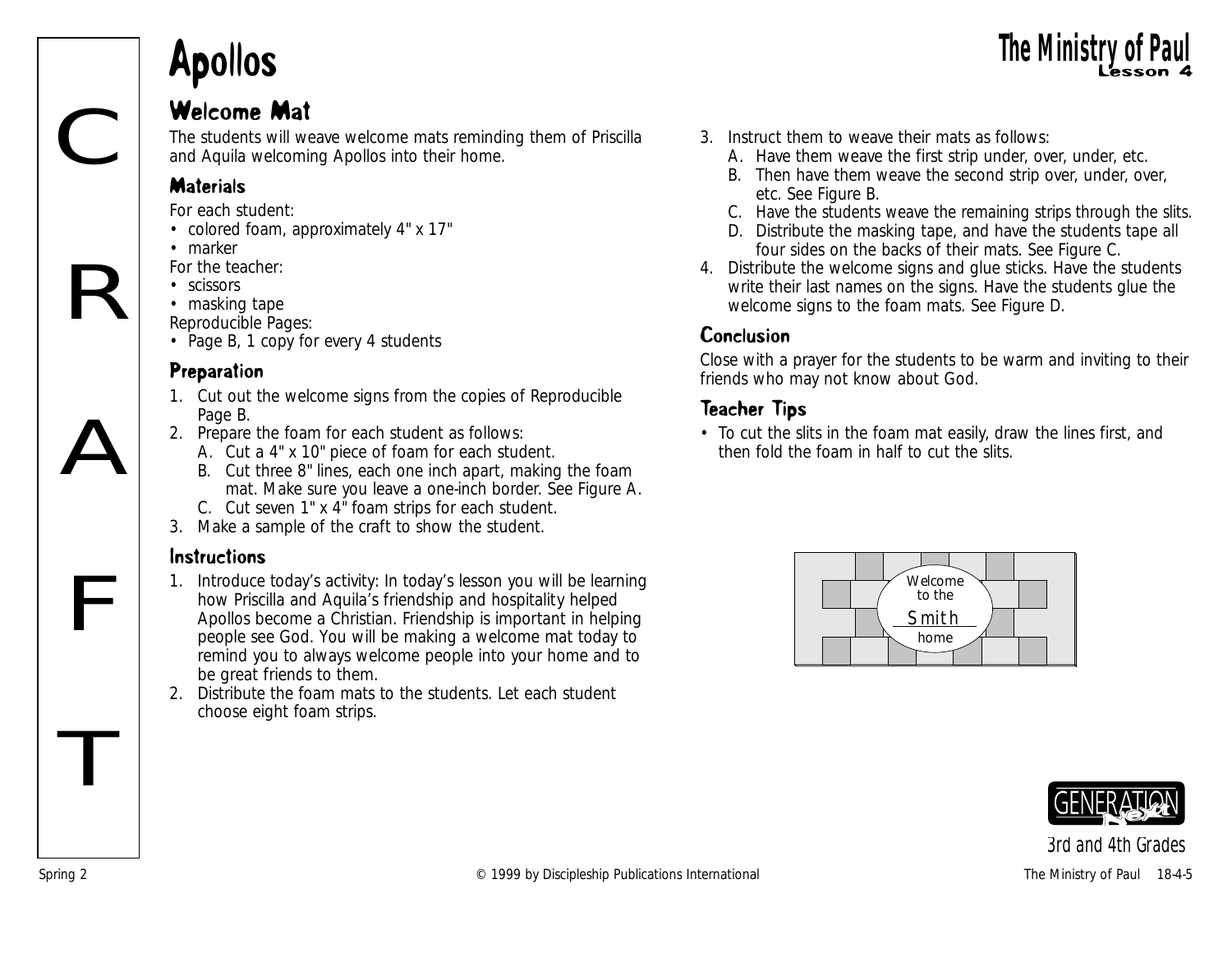**Example 1** The Ministry of Paul The Ministry of Paul Lesson 4



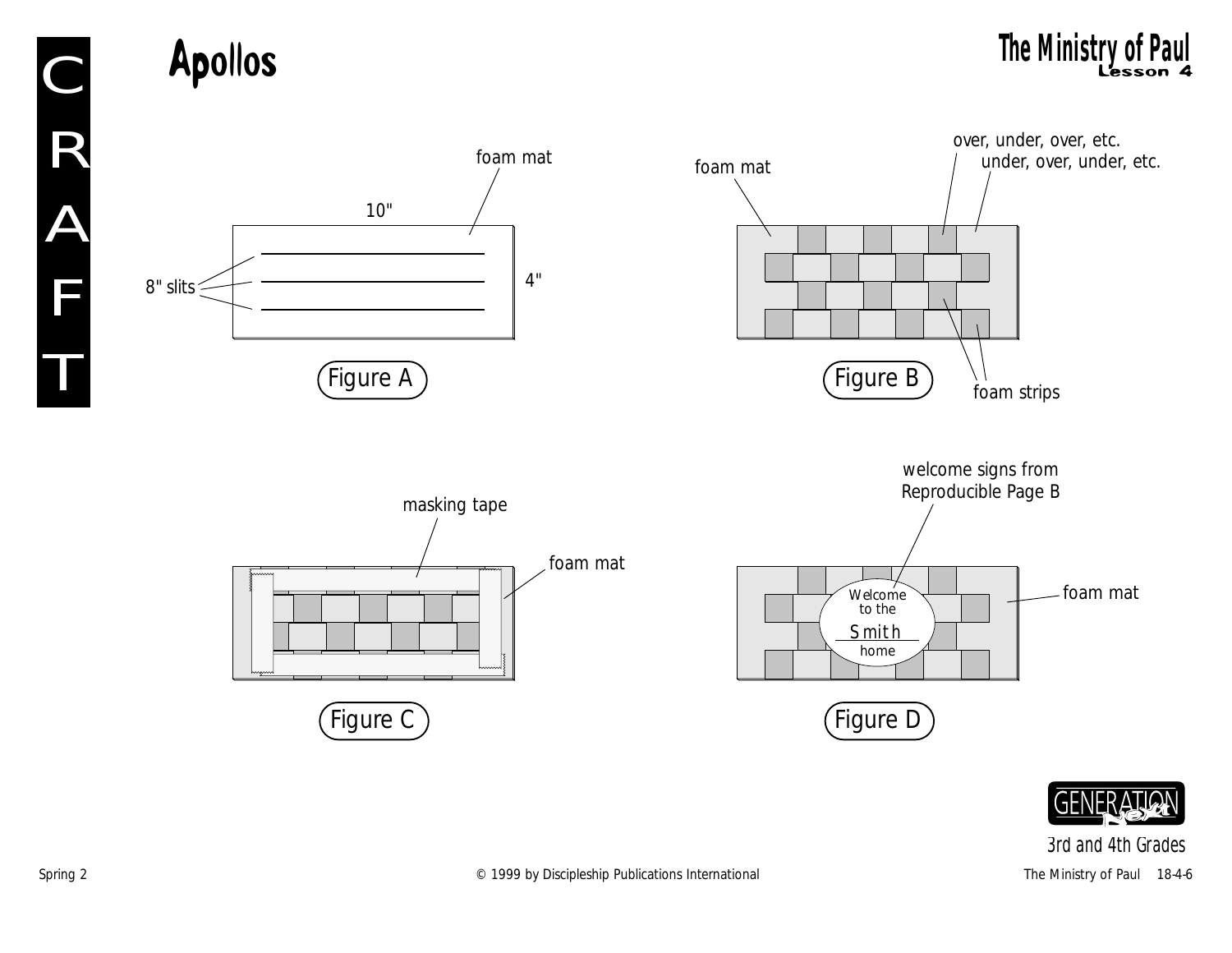

RI

 $PT_c$ 

 $\bigcup$ 

RE

M

k.<br>M

M

 $\mathcal O$ 

R

Y

#### Mission in Action

The students will learn and memorize today's Scripture Memory Verse as they participate in this dramatic activity.

#### Scripture Memory Verse

"Therefore go and make disciples of all nations, baptizing them in the name of the Father and of the Son and of the Holy Spirit, and teaching them to obey everything I have commanded you. And surely I am with you always, to the very end of the age." *Matthew 28:19-20*

#### **Materials**

*For the teacher:*

- large writing surface
- black marker
- red marker

#### Preparation

1. On the large writing surface, use the black marker to print the scripture in the following parts:

| <b>Black</b>                                                                          | Red                           |
|---------------------------------------------------------------------------------------|-------------------------------|
| "Therefore, go and make<br>disciples of all nations,                                  | (walk in place holding Bible) |
| baptizing them in the name<br>of the Father and of the Son<br>and of the Holy Spirit, | (baptizing)                   |
| and teaching them to<br>obey everything I have<br>commanded you.                      | (teaching from the Bible)     |
| And surely I am with you<br>always, to the very end<br>of the age."                   | (holding hands)               |

2. Then use the red marker to print the actions, as shown above.

3. Practice leading this activity at home.

#### Instructions

1. Introduce today's activity: *This week in your lesson you are learning about Paul's friends, Priscilla and Aquila, who taught Apollos* *the way of God more adequately. Apollos was a preacher who needed to understand more about the baptism of Jesus. After Priscilla and Aquila invited him into their home and explained it to him, he responded by going and strengthening the churches. Apollos understood that Jesus wanted him to go and make disciples. In your Scripture Memory Verse today, you will review Jesus' Great Commission.*

- 2. Show the students the Scripture Memory Verse on the back of this Lesson Card. Say it to them three times as they follow silently. Point to the words as you say them. Ask the students to say the verse together with you three more times.
- 3. Ask three students to stand and say the verse together with you. Repeat this until all the students have done it.
- 4. Divide the students into four small groups or four pairs. Show them the large writing surface, and assign each section of the verse to a group of students. Explain that each group will take a turn saying their part as they do their action. For example: the first group of students will walk in place holding their Bibles as they say, "Therefore, go and make disciples of all nations."
- 5. Repeat this process until all the groups have said and acted out their part of the verse.
- 6. Reassign the parts and repeat the activity. Continue to reassign parts until all the groups have said and performed each part of the Scripture Memory Verse.
- 7. Ask for volunteers to say the entire Scripture Memory Verse from memory.

#### Conclusion

Ask the students to name one person they know in the church who can teach the Bible. Explain that God commands disciples to go and make disciples, which means teaching them to obey everything that Jesus commanded. Encourage the students that one day they, too, can be taught to become a disciple and go and make disciples!

Close with a prayer thanking God for people who can teach us to love and obey Jesus.

#### Teacher Tips

• Enthusiastically demonstrate each of the actions for the students.

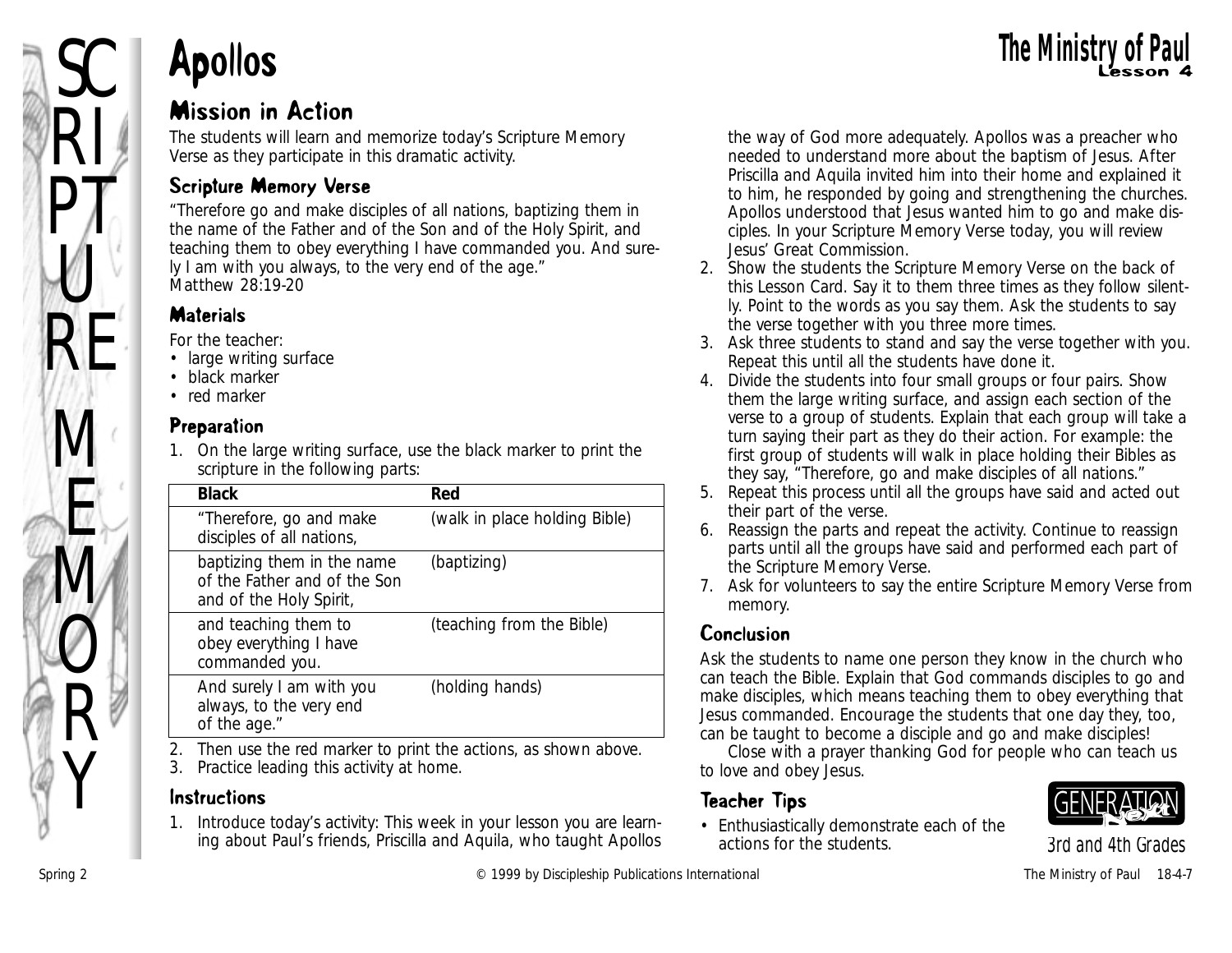Apollos The Ministry of Paul **Apollos** The Ministry

*3rd and 4th Grades*

"Therefore go and make disciples of all nations, baptizing them in the name of the Father and of the Son and of the Holy Spirit, and teaching them to obey everything I have commanded you. And surely I am with you always, to the very end of the age." Matthew 28:19-20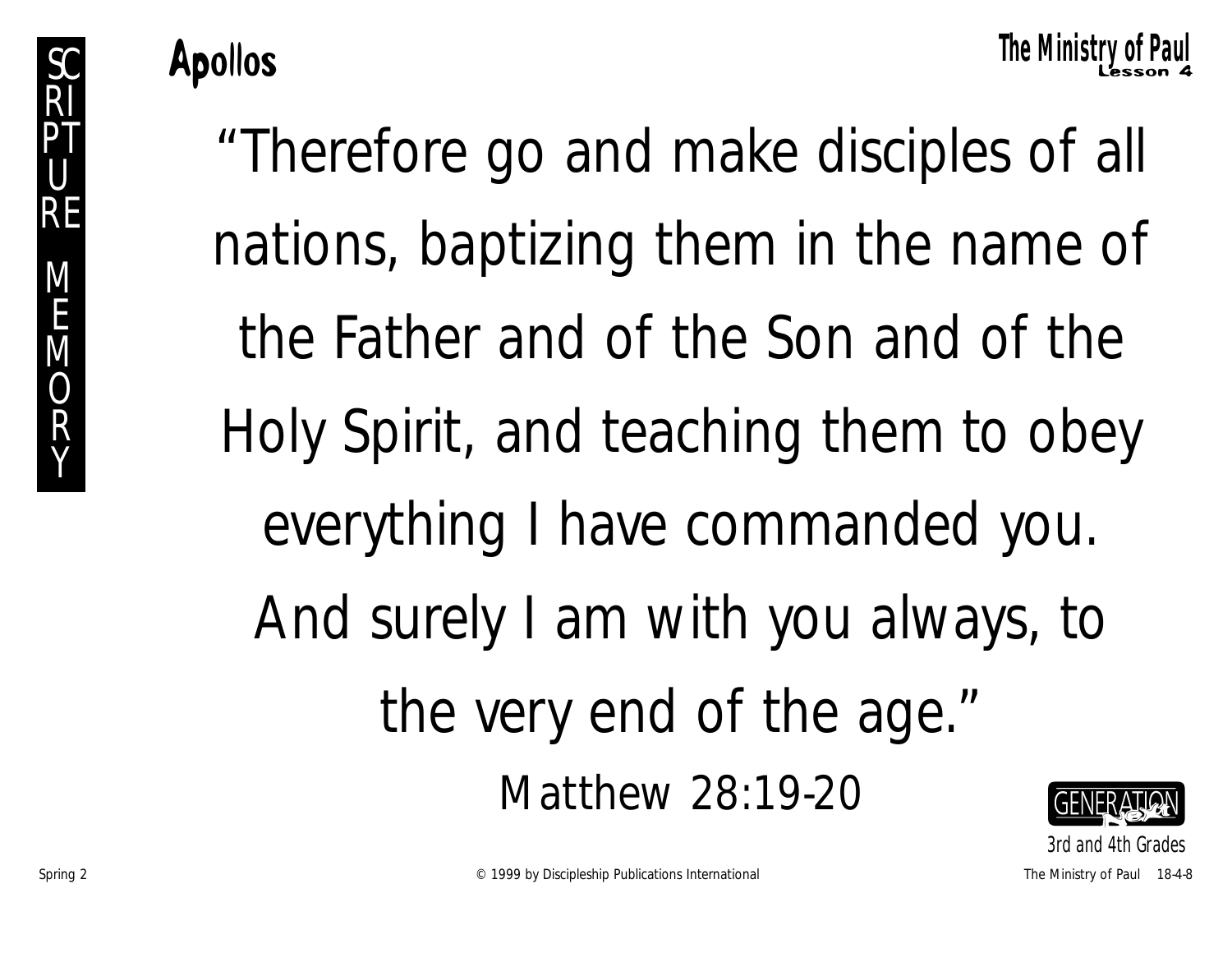P

R

E

•

C

L

 $\sum_{i=1}^{n}$ S

S

#### Lesson Objectives

- The students will hear the story of Priscilla, Aquila and Apollos.
- The students will identify one person who can teach the word of God.
- The students will name one person they will share a scripture with this week.

#### Lesson Text

Acts 18:18-28

#### Scripture Memory Verse

"Therefore go and make disciples of all nations, baptizing them in the name of the Father and of the Son and of the Holy Spirit, and teaching them to obey everything I have commanded you. And surely I am with you always, to the very end of the age."

*Matthew 28:19-20*

#### Friends and Teachers

The students will review this week's Bible Story as they complete this activity.

#### **Materials**

*For each student:*

• pencil

*Reproducible Pages:*

• Page C, 1 copy for each student

#### Preparation

Complete the activity on your copy of Reproducible Page C.

#### Instructions

**Lesson Objectives**<br> **Construction** and the publication<br> **Construction** and Hendrication<br> **Constructional value of Publication**<br> **Constructional value of Publication**<br> **Constructional value of Paul 18-4-9**<br> **Constructional** 1. Greet the students as they arrive. Remind them that they are learning about how Priscilla and Aquila taught Apollos the way of God more adequately so that he could go on to strengthen the churches and make more disciples. Tell them that today they will review this week's Bible Story and then think about how to teach a person how to become a disciple.

Lesson Plan

Centers:

Greeting and Registration

Welcome and Singing

NOTE: Allow time for a snack.

Preclass Activity: Friends and Teachers

Life Application: Mixed Messages

Bible Skills: Places in Time (Part 4)

Game: Who Can You Trust?

- 2. Distribute the copies of Reproducible Page C and pencils. Tell the students to work with a partner to complete the activity on the worksheet.
- 3. Circulate among the students to offer help and encouragement. Use the Answer Key to check the students' answers.

#### Answer Key

- 1. Paul 8. Aquila<br>2. disciples 9. home
- 2. disciples
- 3. Apollos 10. adequately
- 4. Scriptures 11. encouraged<br>5. accurately 12. welcome 5. accurately
- 6. boldly 13. proving
- 7. Priscilla

#### Teachers Tips

• Have the students who finish early turn their pages over and draw a picture of themselves talking to their friends about the Bible.

Apollos Lesson 4 **The Ministry of Paul**

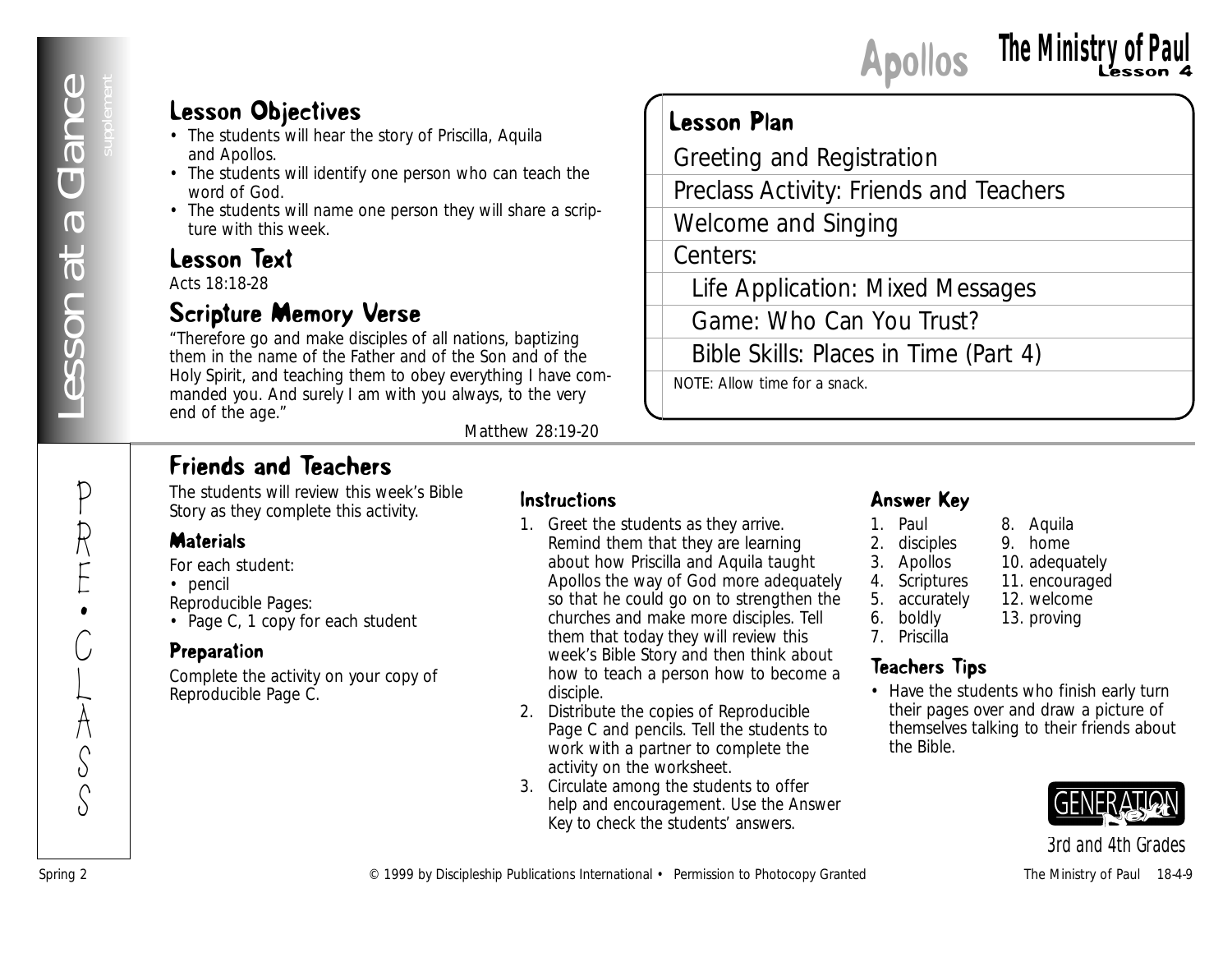

#### Mixed Messages

The students will review this week's Bible Story as they think about the importance of being a good teacher.

#### **Materials**

*For the teacher:*

- scissors
- *Reproducible Pages:*
- Page D, 1 copy for the teacher

#### Preparation

- 1. Cut out the four phrase cards from your copy of Reproducible Page D.
- 2. Read Acts 18:18-28 to review the events of this week's Bible Story about Priscilla, Aquila and Apollos and practice leading this activity.

#### Reviewing the Bible Story

Tell the students to open their Bibles to Acts 18:18-28 and read it to them. *This week, you learned about some people named Priscilla and Aquila whom Paul met on another mission journey. After Paul left, Priscilla and Aquila met Apollos who was a well-known preacher. They taught him the way of God more adequately since he only knew about the baptism of John the Baptist. After Apollos understood the baptism of Jesus, he was ready to go and help strengthen the churches by preaching that Jesus was the Christ. The Bible says that Apollos taught the Scriptures accurately and helped strengthen many disciples.*

*Jesus wants all disciples to be able to teach others how to be disciples—just as Priscilla and Aquila did for Apollos. It is very important that disciples use the Bible to teach others and not just our ideas or what we've heard from someone else. After Apollos was taught, he used the Scriptures to teach other people that Jesus was the Christ.*

#### Life Application

Tell the students that today they will see an example of why it is so important to know and teach the Bible—instead of just what we have heard from someone else. Have the students sit in a circle. Whisper the words from one of the phrase cards to the student on your right. Have that student turn and whisper what he heard to the student to his right. Continue until it has gone all the way around the circle. Have the last student say what they heard to the rest of the group. Tell the students the phrase you started. Ask the students why it changed by the time it got around the circle.

Now take another phrase and read it to the student to your left. Pass the phrase card to the student and have him read it to the student to his left. Continue until all the students have read and passed it around to the last student who will read it out loud to the group. Point out that there was not confusion or mixed messages when they used the written word to pass the message.

Repeat the whisper activity for the next phrase, followed by passing the written words. Do this for the remaining two phrases.

#### Conclusion

• *Which way was more accurate, the message passed on by word of mouth only, or the message passed on through the written word? Why?*

• *What's the best way to teach someone about God? Why?* Explain to the students that even though we know and trust our friends, they can get things mixed up. But God's word never gets things mixed up. When a disciple teaches someone about Jesus, he must use the Bible so that his friend hears the words of God and not just our ideas.

Ask the students to think of a friend with whom they can share this week's Scripture Memory Verse (Matthew 28:19-20). Close with a prayer for the students to be excited about teaching their friends about Jesus.

#### Teachers Tips

• Try using other phrases to help them understand how easy it is to confuse the message by word of mouth.

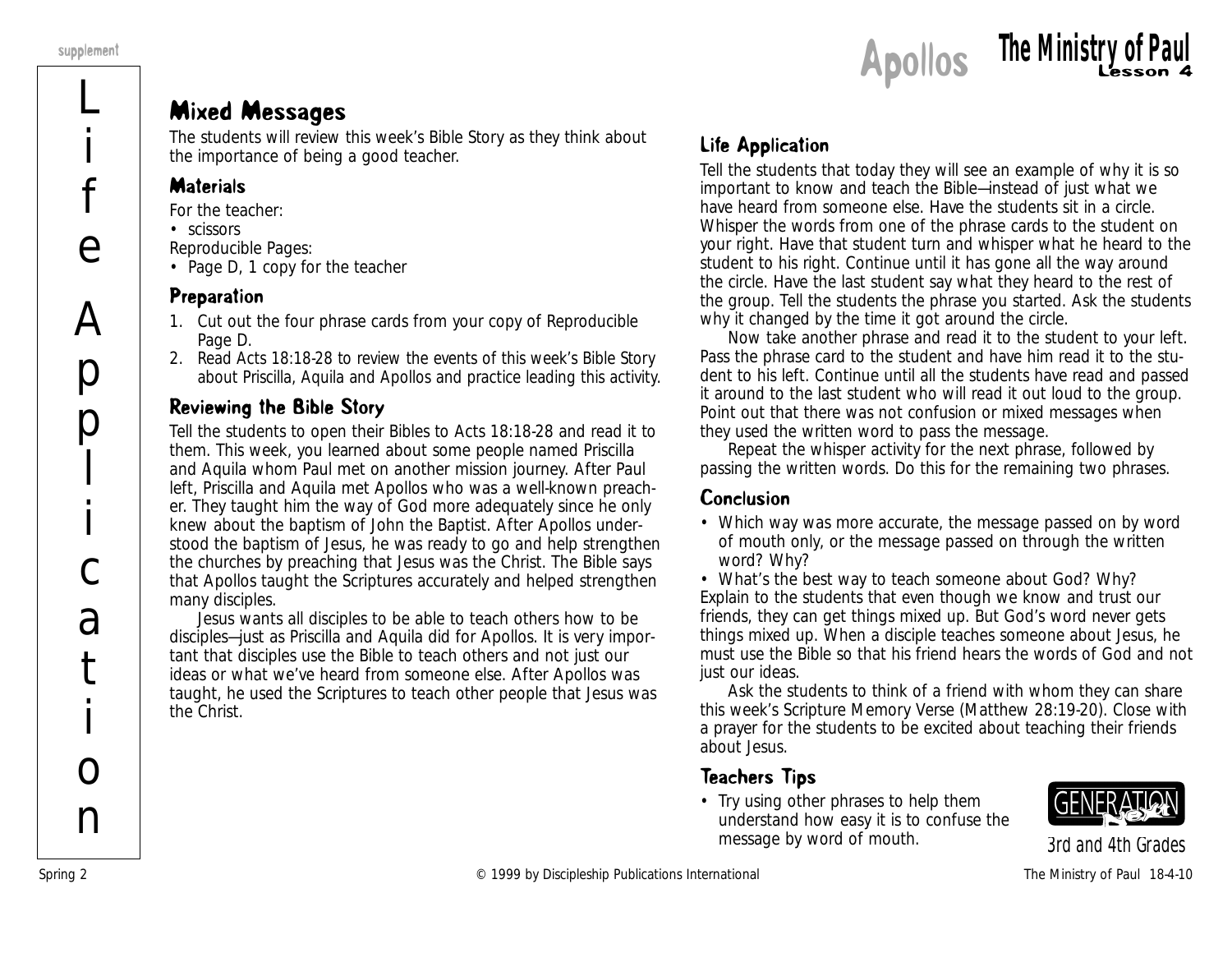

#### Who Can You Trust?

The students will review important ideas from this week's lesson as they participate in this activity.

#### **Materials**

*For every 3 students:*

- 1 blindfold
- 1 large envelope
- 1 piece of poster board, 8" x 11"

*For the teacher:*

- 4 large objects for obstacle course (e.g., chair, trash barrels, box)
- scissors
- glue stick

*Reproducible Pages:*

• Page E, 1 copy for every 3 students (Optional – card stock)

#### Preparation

- 1. Glue each copy of Reproducible Page E onto a piece of poster board. Cut out the set of cards.
- 2. Prepare a set of cards for every group of three students.
- 3. Set up an obstacle course without sharp edges or corners.
- 4. Practice leading this activity.

#### **Instructions**

1. Introduce today's activity: *This week you have been learning about Priscilla, Aquila and Apollos. Priscilla and Aquila were close friends of Paul. He taught them how to make disciples. One of the people they taught was Apollos. Apollos was known for his preaching about Jesus, but there were some important things that he did not know. When Priscilla and Aquila heard Apollos, they invited him to their home and explained the way of God to him more adequately. Priscilla and Aquila helped Apollos to see some things about Jesus that he had never seen before. In your activity, you are going to take turns playing the roles of Priscilla, Aquila and Apollos.* 

- 2. Show the students the obstacle course you prepared. Explain that at each obstacle there is a card with words that make up a message for Apollos. Tell the students that they will each take turns leading or being led through the obstacle course to help Apollos learn the way of God more adequately. Demonstrate for the students how they will go through the obstacles.
- 3. Divide the students into groups of three. Have each group choose who will be Priscilla, Aquila and Apollos. Choose a threesome to go first. Before the students begin, go to each obstacle and place one of the cards face down. Place a blindfold on the student who is Apollos. Have the other students stand on either side of Apollos and guide him through the obstacle course. As they come to each obstacle, have them give Apollos the card. When they return, remove the blindfold from Apollos and have them place their cards in an envelope until the other groups have completed the obstacle course.
- 4. Do this for each threesome, placing new cards for each new group that goes through the obstacle course. When all the groups have completed the course, give them a starting signal to begin. Have them figure out the message on their cards, and the first threesome to figure it out wins. Use the completed message on the back of this Lesson Card.

#### Conclusion

Ask the students how it felt to be blindfolded and led through the obstacle course. Explain that when we want to learn about God, we need people who can guide us and teach us. Encourage the students for their participation. Close with a prayer thanking God for the disciples he has put in our lives to teach us about Jesus.

#### Teacher Tips

- If your budget permits, reproduce Page E on card stock. This will eliminate the poster board.
- If your students do not divide equally into groups of threes, they may go as a pair or you may involve an adult assistant.

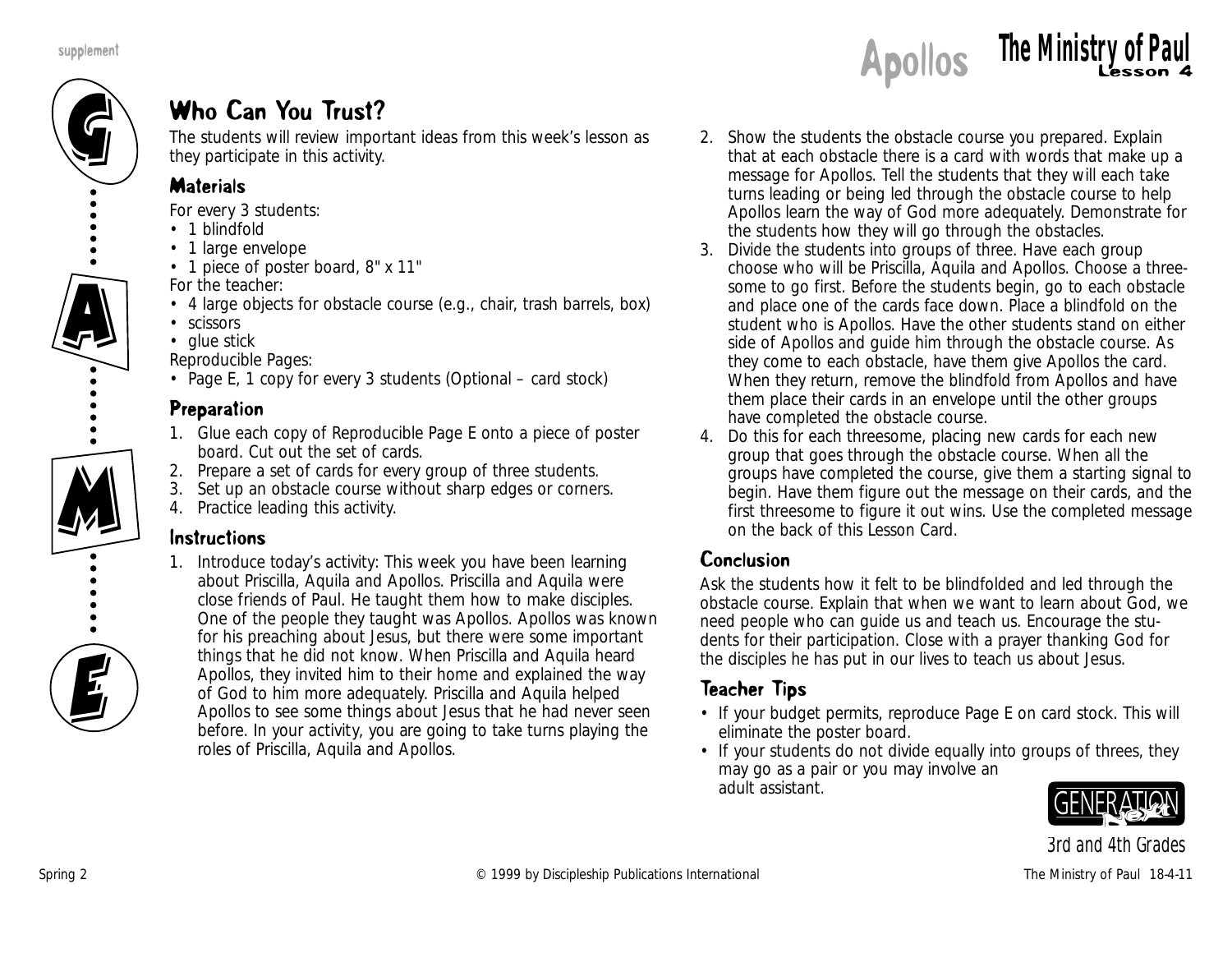G

A

M

E



A Message for Apollos

Please come to our house tonight. We heard you speak in the temple. You are a very good teacher. We have some things to share with you. We want to teach you the way of God more adequately.

> Love, Priscilla and Aquila

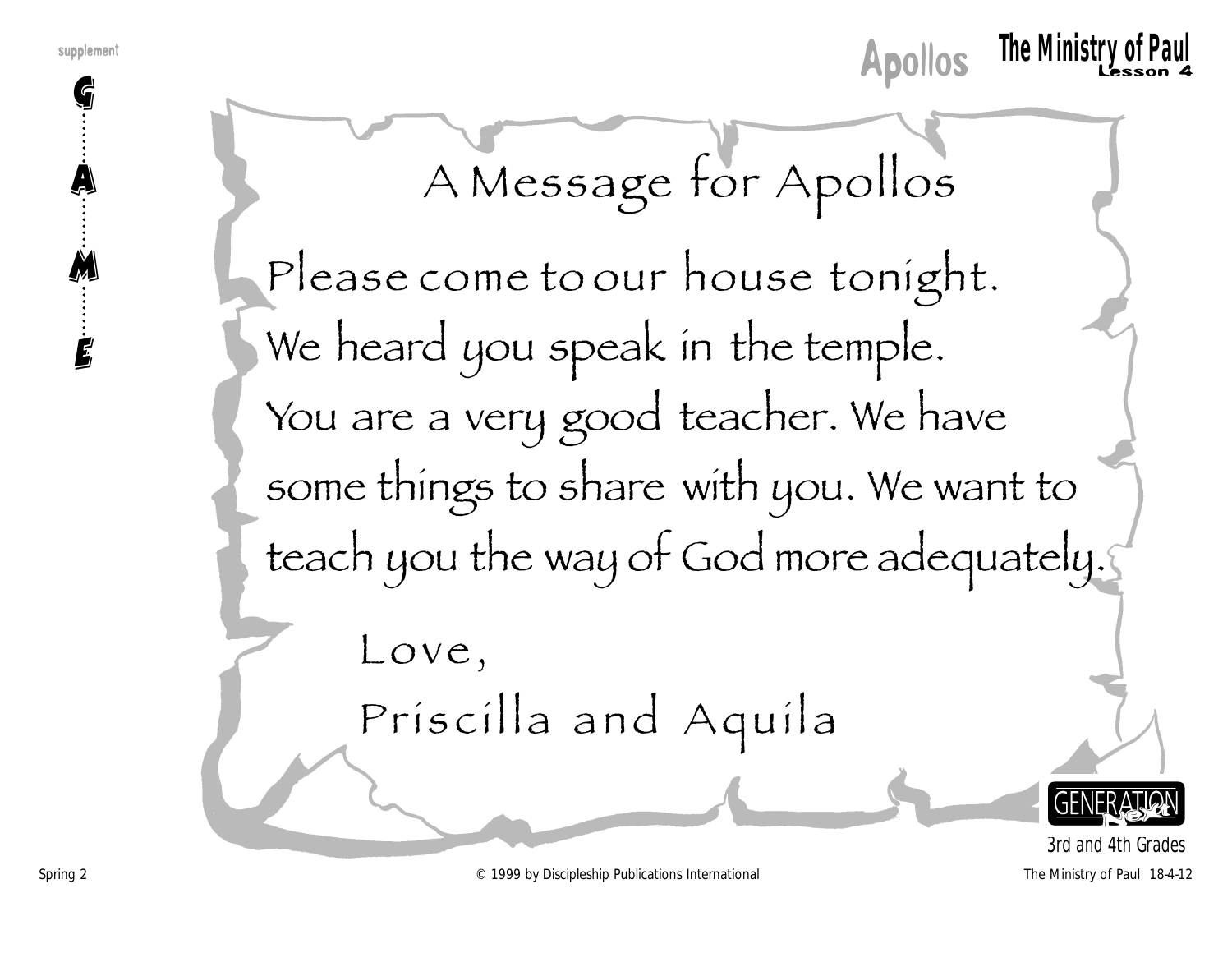#### Places in Time (Part 4)

The students will continue to work on a timeline of the ministry of Paul.

#### **Materials**

*For each student:*

- colored pens or pencils
- manila folder or envelope *For the teacher:*
- timelines from Unit 18 Lessons 1-3
- tape

*Reproducible Pages:*

• Page F, 1 copy for each student

#### Preparation

Complete the activity on your copy of Reproducible Page F.

#### Instructions

1. Introduce today's activity: *In this week's lesson you learned about three people Paul met on his mission journey. After Paul left Philippi, he went to Thessalonica, Berea, Athens and Corinth. He taught many people in these towns. In Corinth, he met Priscilla and Aquila. He stayed and worked with them, because they were tentmakers like him. He constantly preached in the synagogues reasoning with the Jews and Greeks, trying to persuade them to believe. After this, Paul took Priscilla and Aquila with him to Syria and then to Ephesus. Paul moved on to other towns, but Priscilla and Aquila stayed in Ephesus. It is here that they met and taught Apollos. Apollos was a learned man, with a thorough knowledge of the Scriptures. However, he still needed to be taught the way of God more accurately. After Priscilla and Aquila taught him, Apollos became a very powerful preacher. He vigorously refuted the Jews in public debate and accurately used the Old Testament Scriptures to prove that Jesus was the Christ. In today's activity we will put some of these events on our timeline.*

- 2. Distribute the copies of Reproducible F and pencils to the students. Tell the students to open their Bibles to Acts 18.
- 3. Ask the students to work in pairs to look up the first scripture reference on their timelines and raise their hands when they have found it.
- 4. Tell the students to find the phrase in the box that best fits the scripture reference and write it in the blank provided. Remind them to circle the phrase that does not belong.
- 5. Continue until all the blanks are filled in. Use the Answer Key on the back of this Lesson Card to check the students' work. When the students have filled in all the blanks on their pages, have them color the pictures.
- 6. Distribute the previous timelines to the students. Have them tape today's timeline next to the one from the last lesson (Unit 18 Lesson 3). Then have the students review the events from the previous timelines.
- 7. Collect the folders and bring them back for the next class.

#### Conclusion

*God worked through Paul to teach and baptize many people. Paul traveled to many places where he taught about Jesus.* Ask the students to try and remember some of the places Paul went and some of the people he taught. Close with a prayer thanking God for people who can teach us the Bible.

#### Teacher Tips

- Some students will find it more difficult to look up scriptures than others. Provide help and encouragement so that everyone can feel successful.
- Try to include all the students in this activity.

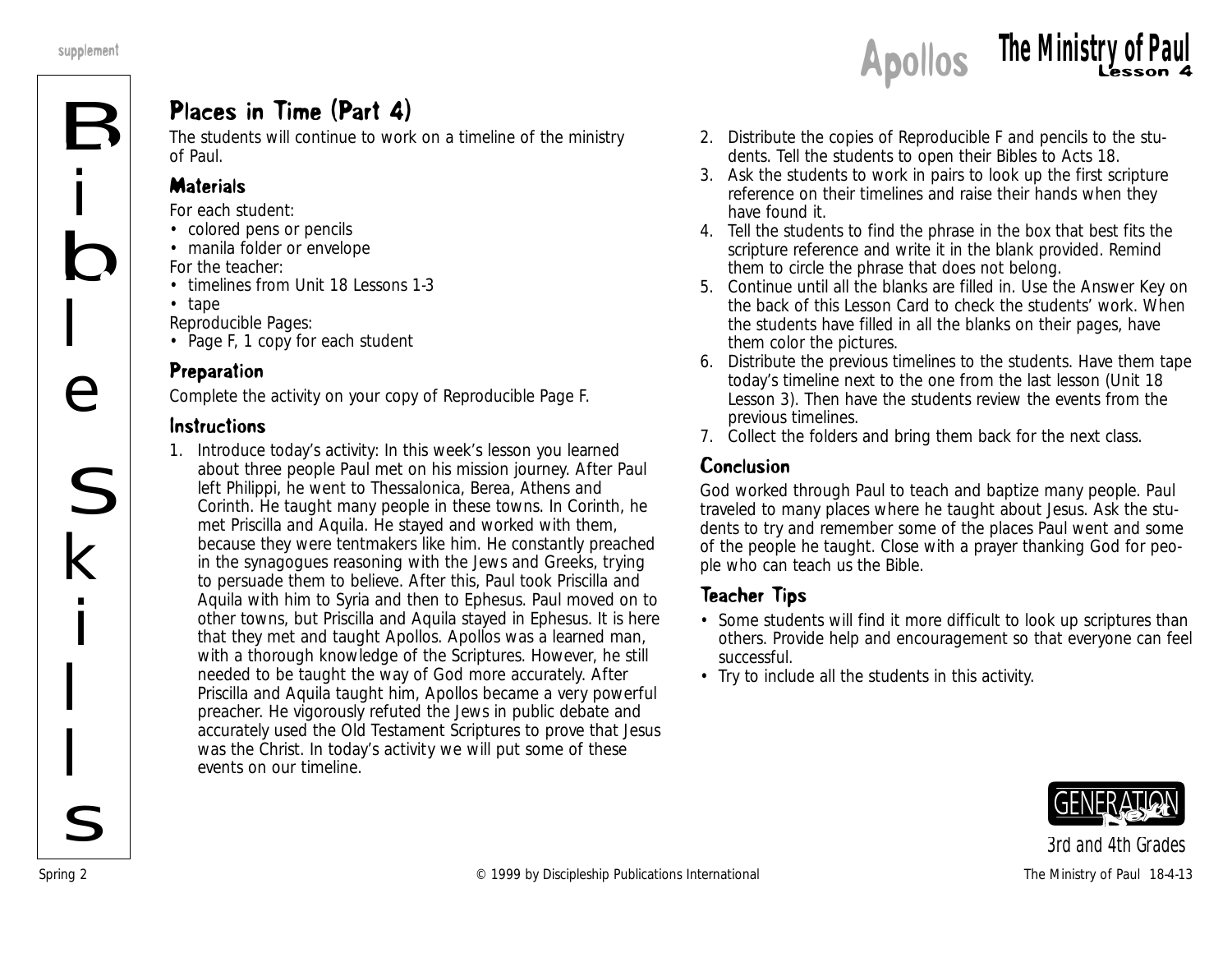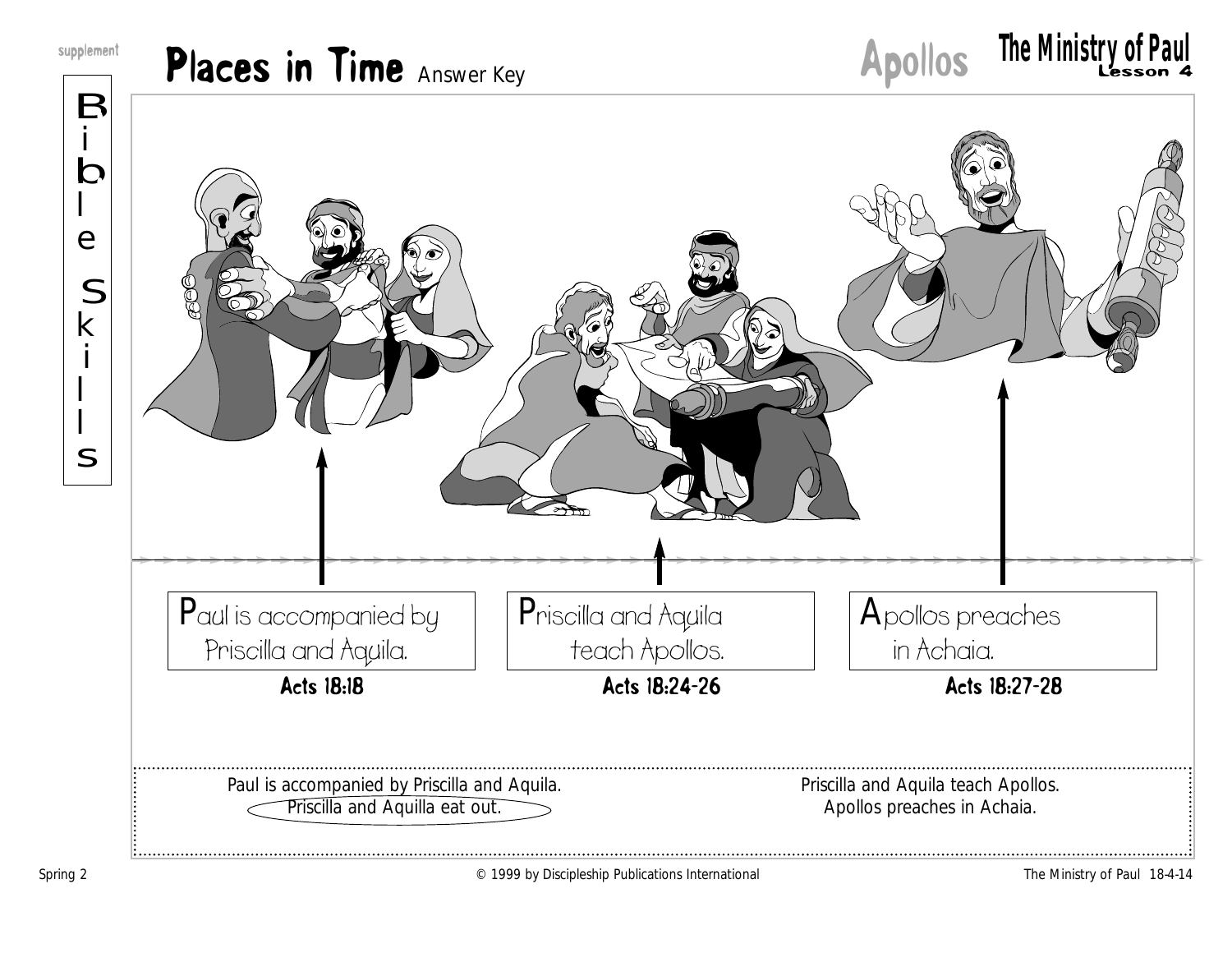

Spring 2 **Example 2** C 1999 by Discipleship Publications International • Permission to Photocopy Granted The Ministry of Paul 18-4-15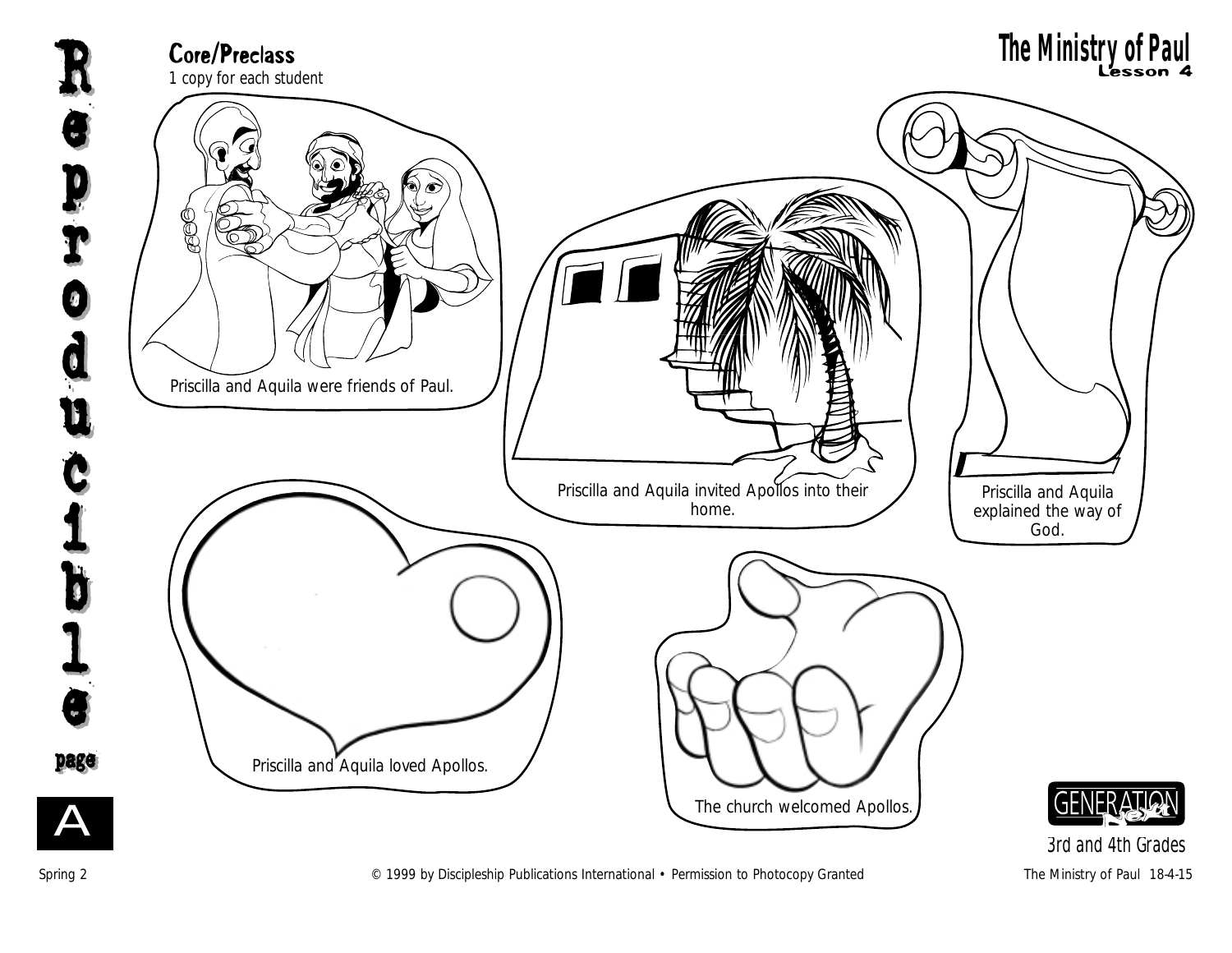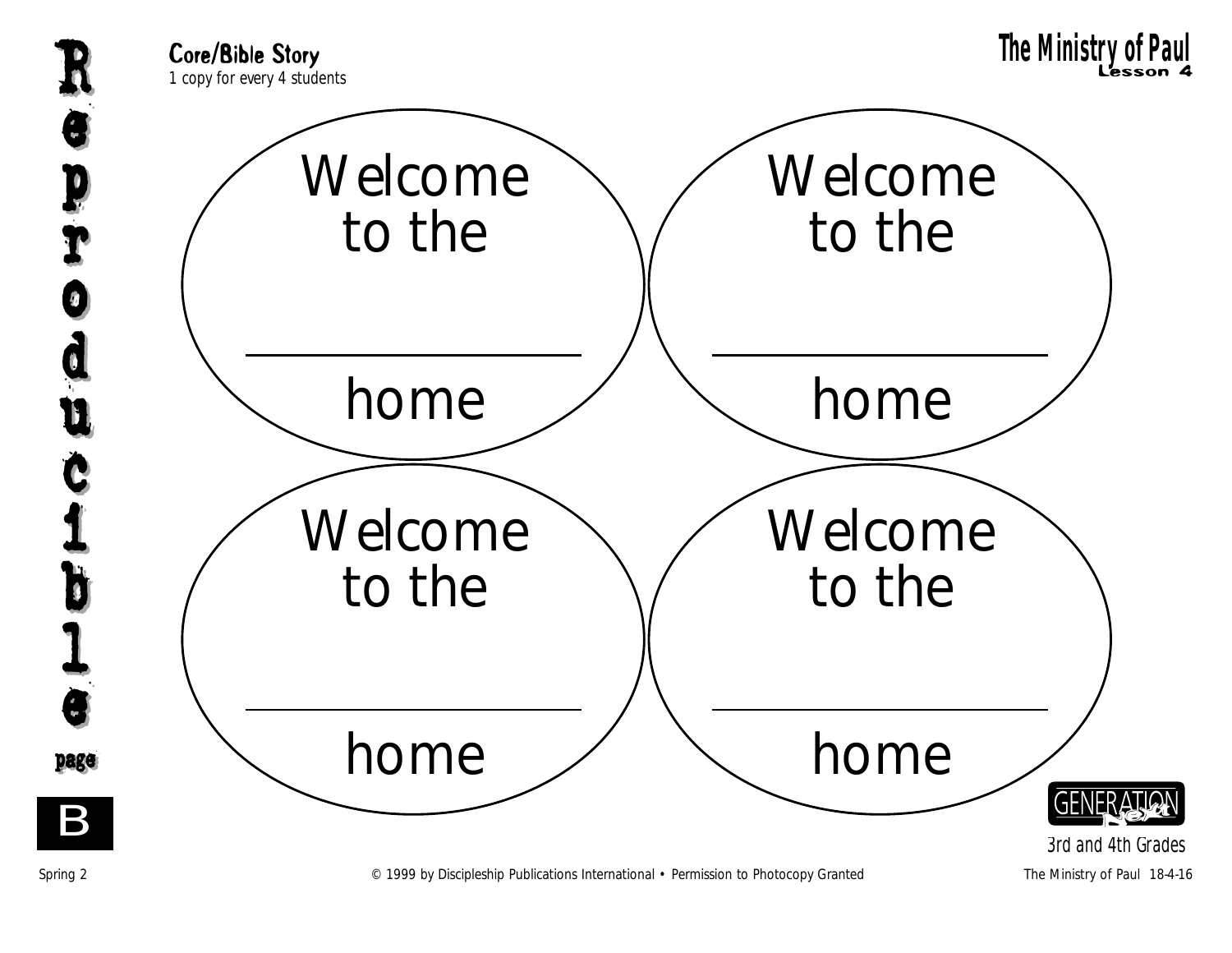e

e

R

p

p

r

r

o

o

d

d

u

u

c

Č

i

i

b

b

 $\mathbf I$ 

l

e

e

page page

**The IVIINISTLY OF PAUL**<br>The MINISTLY OF PAUL<br>Friends and Teachers and Friends and Teachers and Friends and Teachers and Friends and Teachers and Friends and Teachers Friends and Teachers and Friends and Teachers and Friends and Teachers and Friends and Teachers and Friends and Teahchers

### Friends and Teachers Name **\_\_\_\_\_\_\_\_\_\_\_\_\_\_\_\_\_\_\_\_\_\_\_\_\_\_\_\_\_**

|                                                                         |            | After spending some time in Antioch, (1) _______________ set out from there and traveled from place to place                      |                           |  |
|-------------------------------------------------------------------------|------------|-----------------------------------------------------------------------------------------------------------------------------------|---------------------------|--|
| throughout the region of Galatia and Phrygia, strengthening all the (2) |            |                                                                                                                                   |                           |  |
|                                                                         |            | Meanwhile a Jew named $(3)$ $\qquad \qquad$ a native of Alexandria, came to Ephesus. He was a learned man,                        |                           |  |
|                                                                         |            | with a thorough knowledge of the $\frac{(4)$ He had been instructed in the way of the Lord, and he spoke                          |                           |  |
|                                                                         |            | with great fervor and taught about Jesus $(5)$ ( $\overline{\hspace{1cm}}$ , though he knew only the baptism of John. He began to |                           |  |
|                                                                         |            | speak $(6)$ heard him, they in the synagogue. When $(7)$ and $(8)$ and $(8)$ heard him, they                                      |                           |  |
|                                                                         |            | invited him to their $(9)$ and explained to him the way of God more $(10)$                                                        |                           |  |
|                                                                         |            | When Apollos wanted to go to Achaia, the brothers $(11)$ him and wrote to the disciples there to                                  |                           |  |
|                                                                         |            | (12) ________________ him. On arriving, he was a great help to those who by grace had believed. For he vigorously refut-          |                           |  |
|                                                                         |            | ed the Jews in public debate, $(13)$ [3] [67] [67] [67] [67] from the Scriptures that Jesus was the Christ.                       |                           |  |
| accurately                                                              | adequately | Apollos                                                                                                                           | Aquila                    |  |
| boldly<br>Paul                                                          | Priscilla  | disciples encouraged<br>proving                                                                                                   | home<br><b>Scriptures</b> |  |
| welcome                                                                 |            |                                                                                                                                   |                           |  |
|                                                                         |            | Think About It                                                                                                                    |                           |  |
|                                                                         |            | Priscilla and Aquila were good friends of Paul. They were also good teachers to Apollos. Jesus wants his disciples today to       |                           |  |
| be good friends and good teachers, too.                                 |            |                                                                                                                                   |                           |  |
|                                                                         |            | • Can you think of some people who are good teachers of the Bible? Write their names down.                                        |                           |  |
|                                                                         |            |                                                                                                                                   |                           |  |
|                                                                         |            |                                                                                                                                   |                           |  |

#### Think About It



Spring 2 © 1999 by Discipleship Publications International • Permission to Photocopy Granted The Ministry of Paul 18-4-17 Friends and Teachers and Friends and Teachers and Friends and Teachers and Friends and Teachers and Frie 3rd and 4th Grades

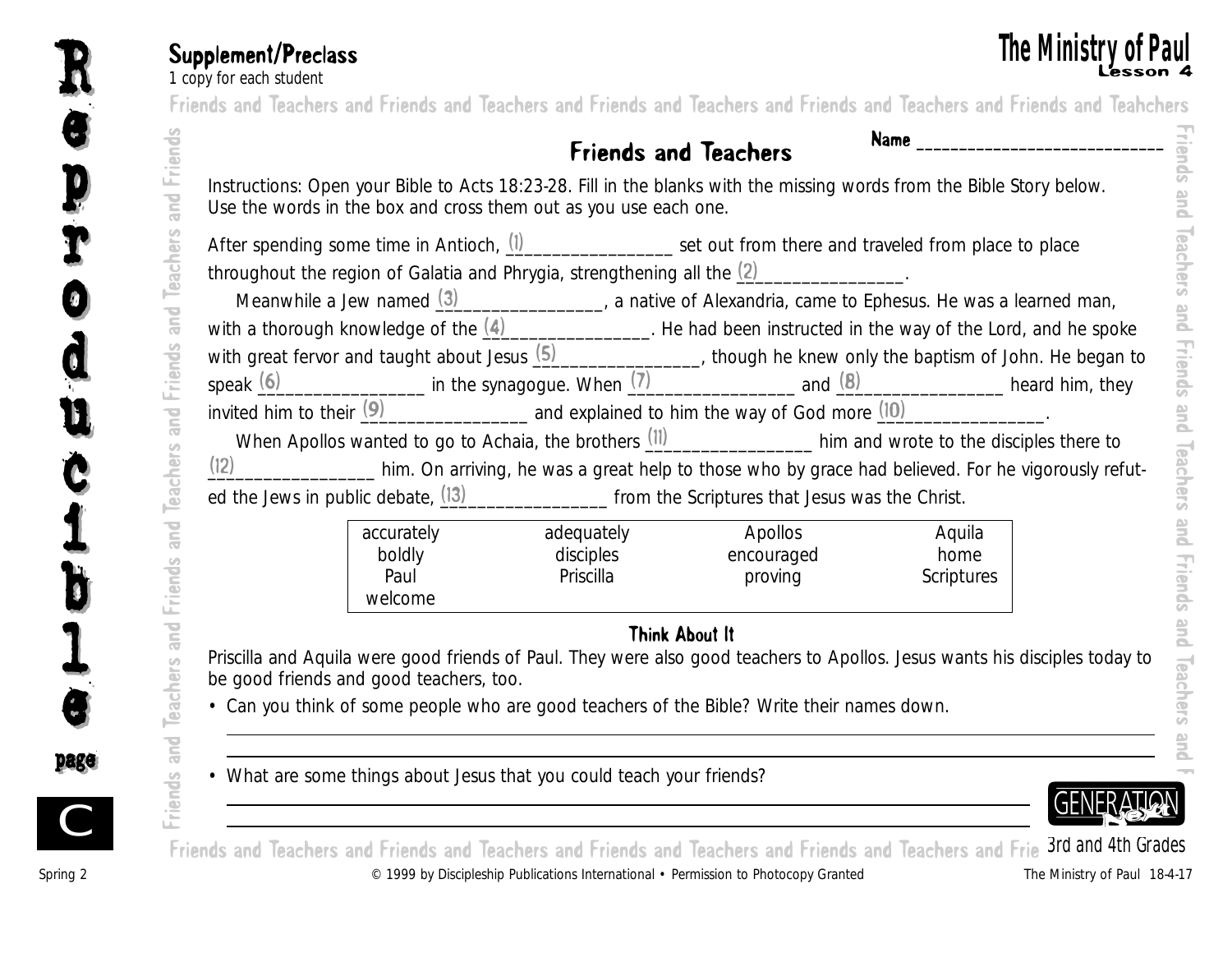



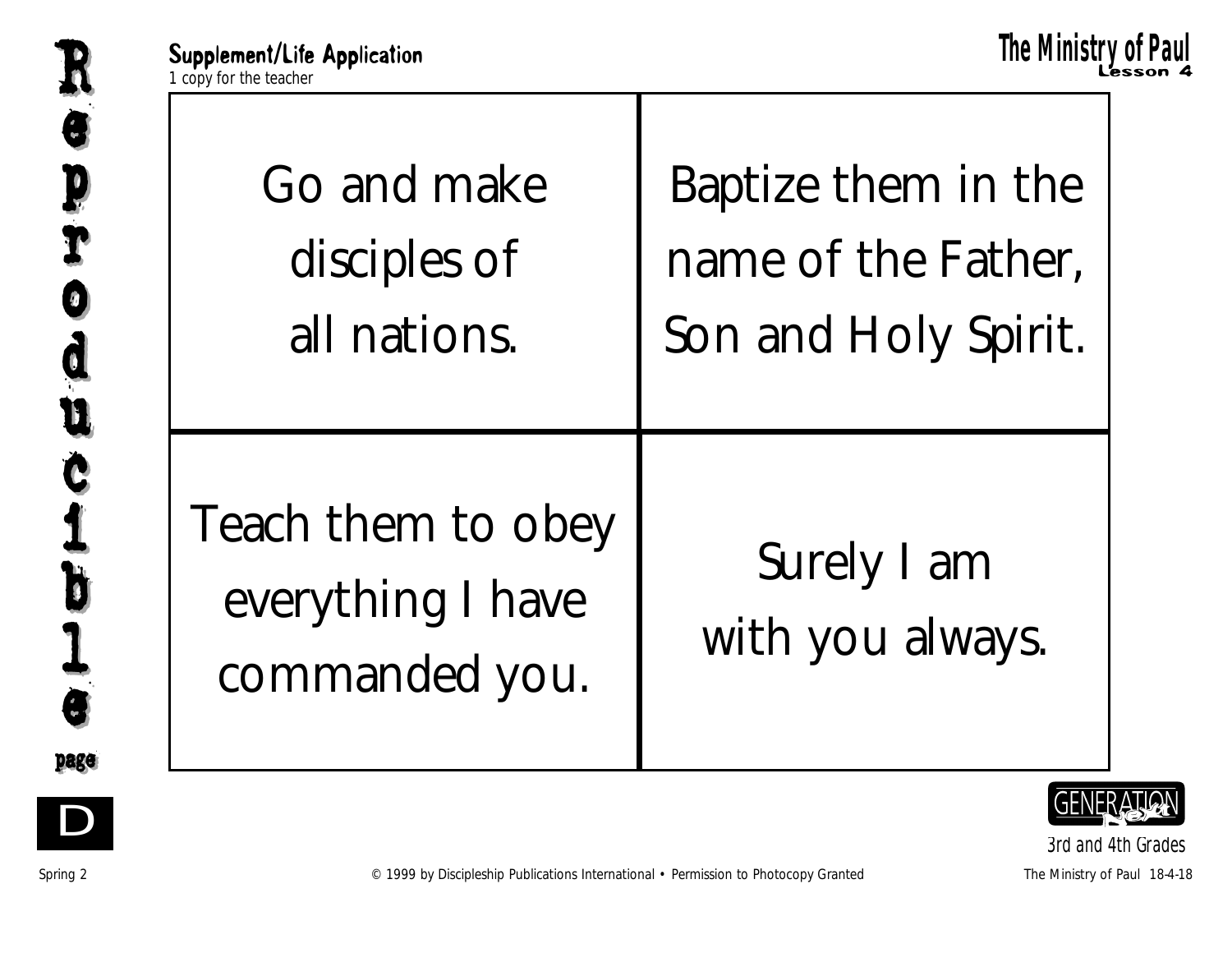Supplement/Game Supplement/Game **11 copy for every 3 students (Optional - card stock)** Lesson 4 and the students (Optional - card stock) Lesson 4 and the students (Optional - card stock) Lesson 4 and the students (Optional - card stock) L **The Ministry of Paul**<br>The Ministry of Paul Resson 4<br>The Ministry of Paul Resson 4

A Message for Apollos Please come to our house tonight. We heard you speak in the temple. You are a very good teacher. We have some things to share with you. We want to teach you the way of God more adequately. Love, Priscilla and Aquila



*3rd and 4th Grades*

Spring 2 © 1999 by Discipleship Publications International • Permission to Photocopy Granted The Ministry of Paul 18-4-19